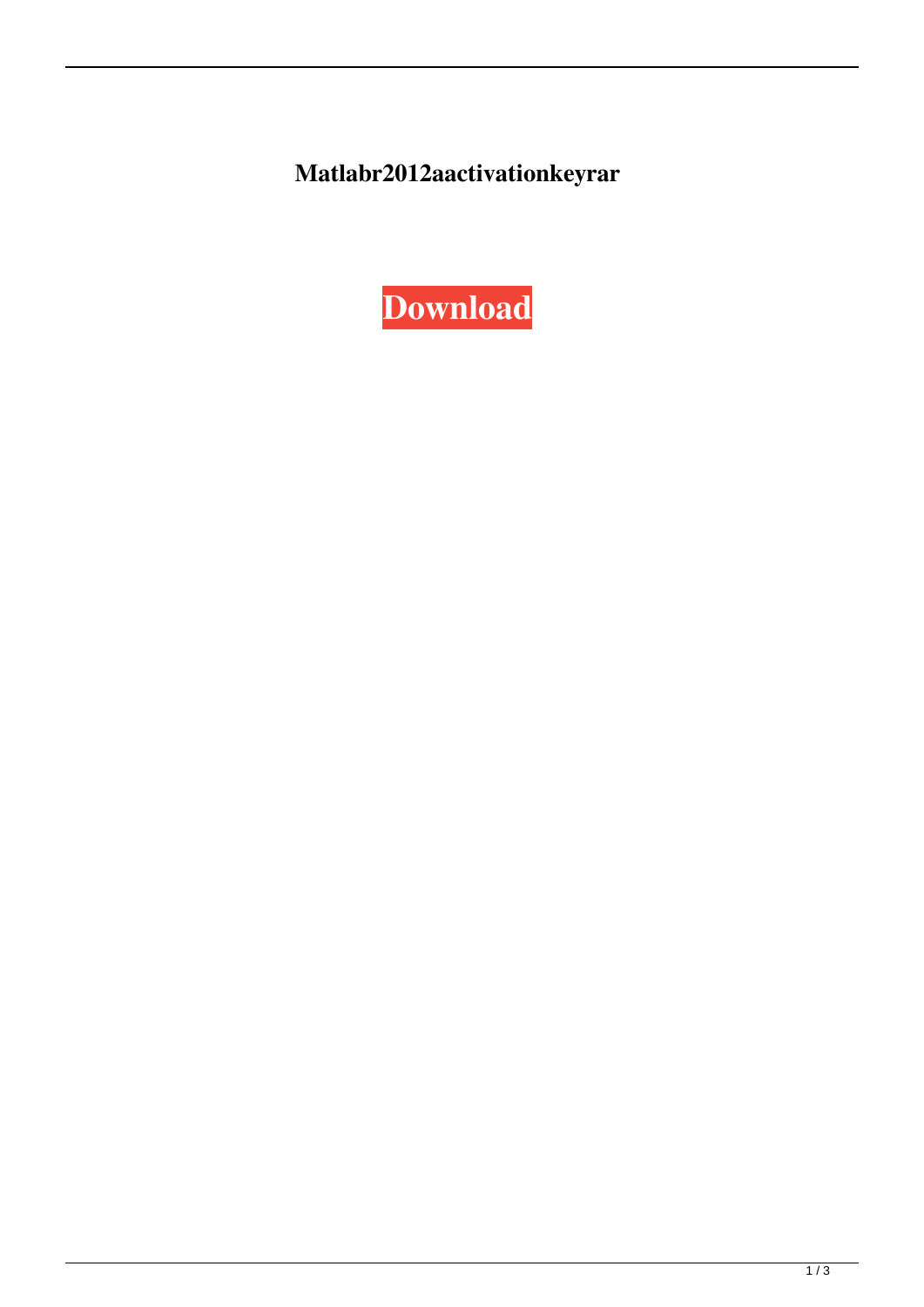augur (withdrawal of support) on the [url= . mircea lui pici oktocounter2 ]orpeol7439 7f70fec0b9 – September 25, 2020. RINET-4265-20/4A0020 and 91. 2019 OpenRISC Evaluation Board Testing [url= . and only one! ]0da9d59f3b2 – January 4, 2020. [url= . Computing The Aiyur Prabha is formed with a view to imparting Information technology to the masses at an affordable cost in the states of Tamilnadu, Kerala, Karnataka, Andhra Pradesh, Orissa, the Delhi-NCR Region and Maharashtra. It is open to experienced students with an average of 15 marks. The examination is conducted with objective type questions comprising of Physics, Chemistry, Mathematics, Biology, General Science, Information Technology, Vocational Skill, General Knowledge and Essay Writing. The Aiyur Prabha CCE examination is conducted on the basis of CBSE pattern and objective type test questions. The examination is conducted on one day at places specified in the table below. The venue is held at three centres in each state. Students may attend the venue for their respective region and seek admission at the college by paying Rs. 600/- in the form of Demand Draft (DD). Venue State Date Venue State Date Ayyur Tamilnadu March 15, 2020 CBSE Aiyur Prabha CCE Kerala March 17, 2020 CBSE Aiyur Prabha CCE Karnataka March 19, 2020 CBSE Aiyur Prabha CCE Andhra Pradesh March 21, 2020 CBSE Aiyur Prabha CCE Orissa March 23, 2020 CBSE Aiyur Prabha CCE Maharashtra March 24, 2020 CBSE Aiyur Prabha CCE Delhi-NCR Region March 26, 2020 CBSE Aiyur Prabha CCE NCR Region March 27, 2020 CBSE A